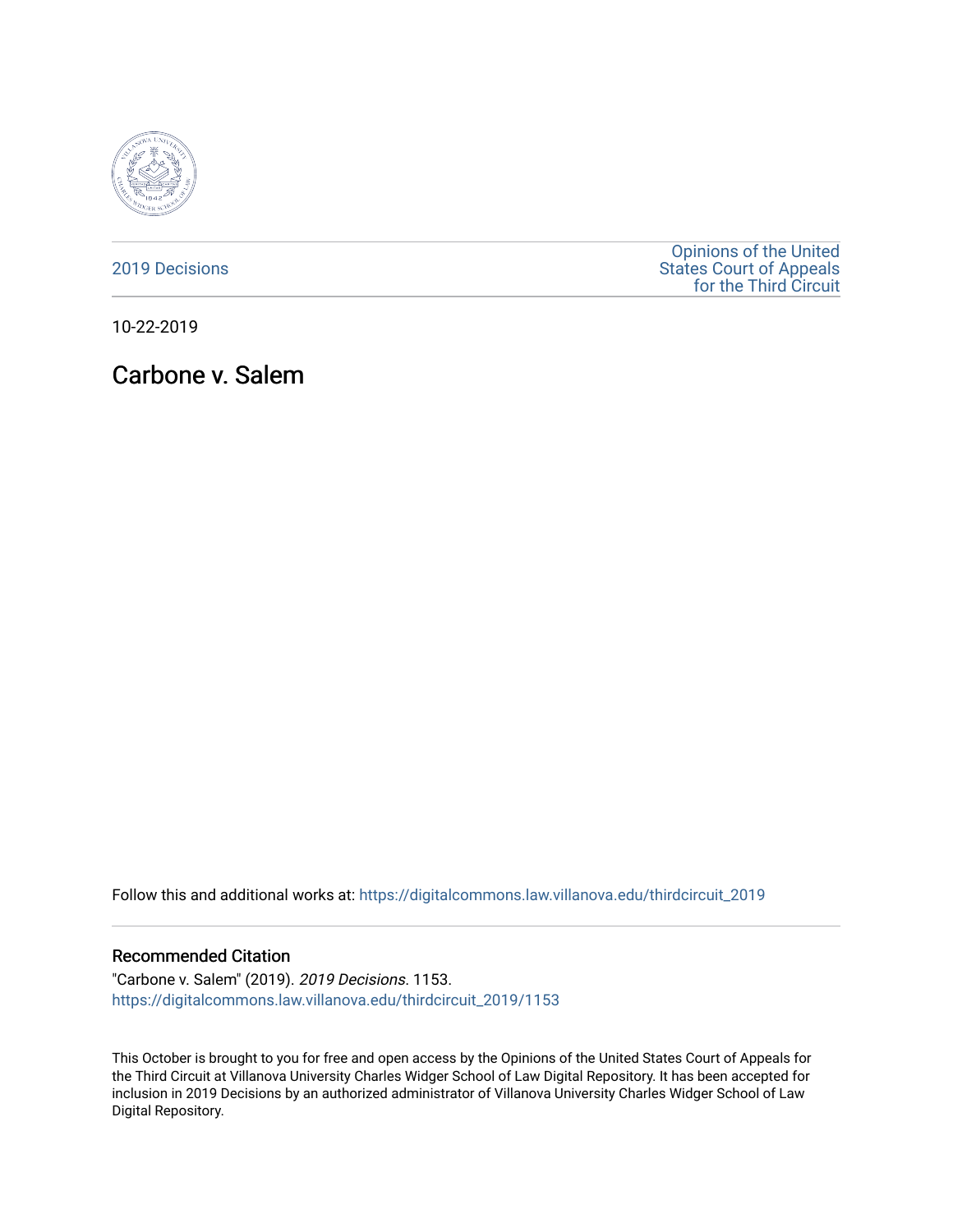#### **NOT PRECEDENTIAL**

### UNITED STATES COURT OF APPEALS FOR THE THIRD CIRCUIT

\_\_\_\_\_\_\_\_\_\_\_\_\_

No. 17-3780 \_\_\_\_\_\_\_\_\_\_\_\_\_

### KIMBERLEE RAE CARBONE, Appellant

v.

CHIEF ROBERT SALEM; OFFICER DAVID MAIELLA; OFFICER TERRY DOLQUIST; OFFICER SHIELA PANELLA; CORRECTION OFFICER APRIL BRIGHTSHUE; CORRECTION OFFICER NIESHA SAVAGE; COMMANDER MARK KEYSER; ATTORNEY JOSHUA LAMANCUSA; JAMESON HEALTH SYSTEM; BERNARD GEISER, M.D.; KIM FEE; THE CITY OF NEW CASTLE; THE COUNTY OF LAWRENCE

> On Appeal from the United States District Court for the Western District of Pennsylvania (D.C. Civil Action No. 2-15-cv-01175) Presiding Magistrate Judge: Hon. Maureen P. Kelly

> > \_\_\_\_\_\_\_\_\_\_\_\_\_\_

\_\_\_\_\_\_\_\_\_\_\_\_\_\_

Submitted Pursuant to Third Circuit LAR 34.1(a): May 2, 2019

\_\_\_\_\_\_\_\_\_\_\_\_\_\_

Before: RESTREPO, PORTER, and FISHER, *Circuit Judges*.

(Filed: October 22, 2019)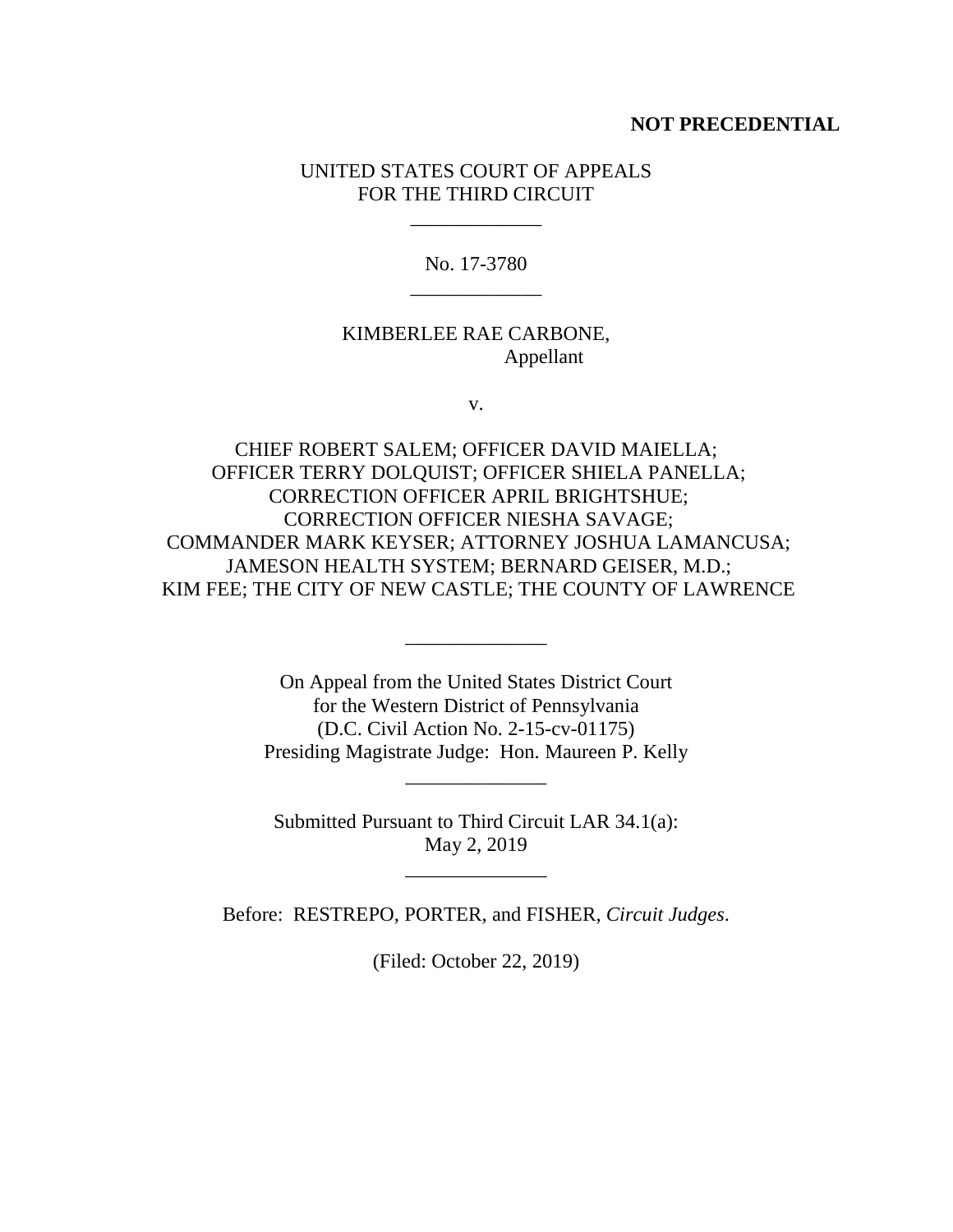## OPINION\* \_\_\_\_\_\_\_\_\_\_\_\_\_\_

\_\_\_\_\_\_\_\_\_\_\_\_\_\_

#### RESTREPO, *Circuit Judge*.

Kimberlee Rae Carbone appeals the District Court's grant of summary judgment in favor of Defendants, various police officers of the New Castle Police Department and other corrections and medical personnel involved with her detention. We hold that Carbone's arrest and the ensuing searches of her person were permissible, and we therefore will affirm.

On November 3, 2013, at approximately 6:00 p.m., Officer David Maiella stopped Carbone's vehicle after Carbone completed a left turn off of Ray Street in New Castle, Pennsylvania. Officer Maiella initiated a stop of Carbone's vehicle because he believed that the car improperly signaled the turn. Upon approaching the vehicle, Officer Maiella detected the odor of marijuana, and, after arriving at the scene, a canine unit provided a "positive indication for the presence of narcotics." App. 397a:3–11. Carbone then advised Officer Maiella that she had smoked marijuana before operating her vehicle, at which point he arrested her for driving under the influence, in violation of 75 Pa. Cons. Stat.  $§$  3802(d)(1)(i).

While still at the scene of the arrest, Officer Maiella and Officer Terry Dolquist observed Carbone reaching into her shorts and fidgeting in the back seat of the police

 <sup>\*</sup> This disposition is not an opinion of the full Court and, pursuant to I.O.P. 5.7, does not constitute binding precedent.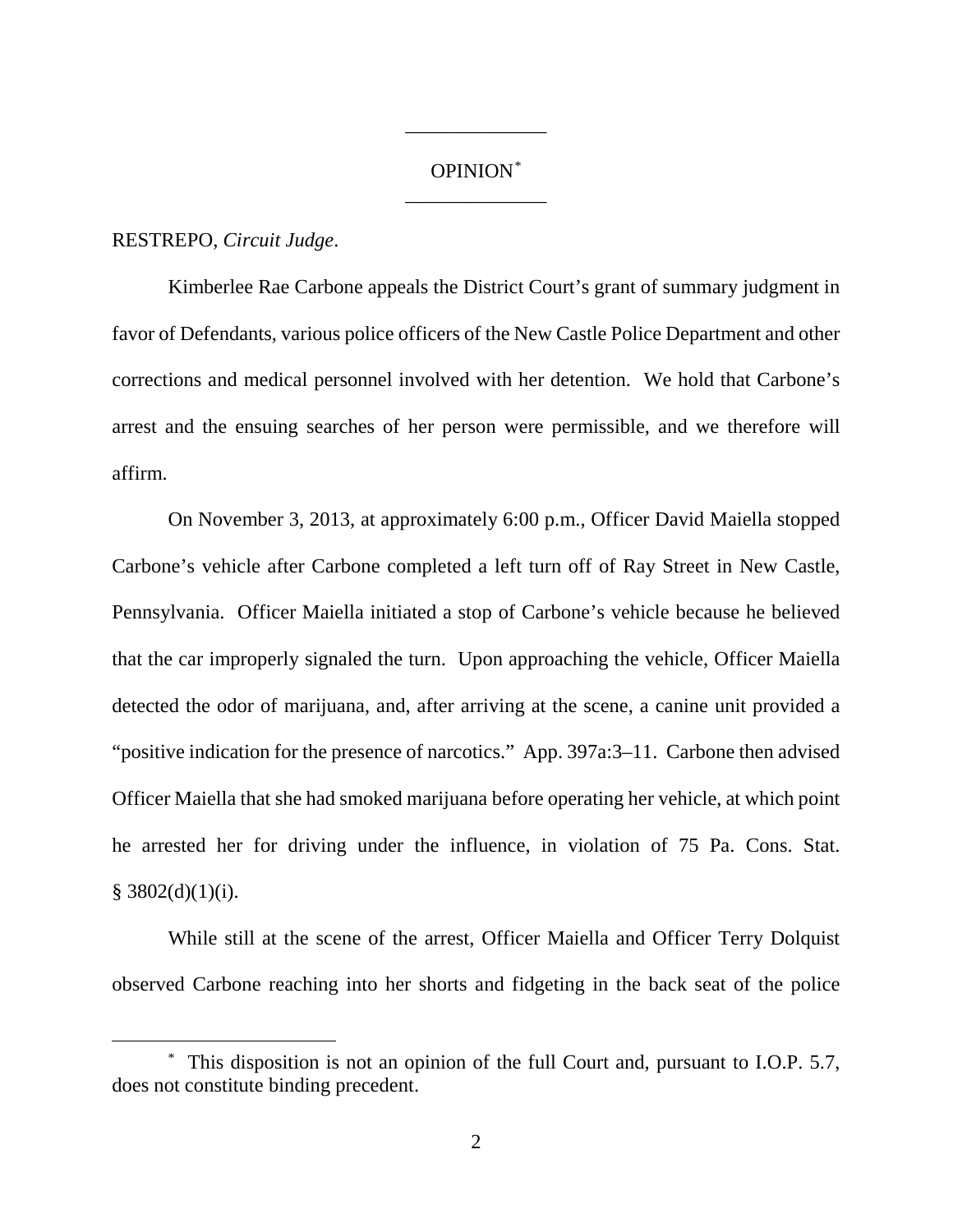cruiser, at which point the officers began to suspect that Carbone was attempting to hide something on her person. The officers then decided to transport her to the Lawrence County Jail so that a female correction officer could perform a strip search. During the course of the strip search, Corrections Officers April Brightshue and Niesha Savage both observed a baggie partially hidden in Carbone's vagina. Officer Brightshue also noted that Carbone had something in her mouth, which Officers Maiella and Dolquist believed to be narcotics. Due to the concern that Carbone may have ingested narcotics either through the item concealed in her mouth, or the baggie of narcotics in her vagina, or both. Officers Maiella and Dolquist determined that the situation presented a medical emergency and brought Carbone to Jameson Hospital. At the hospital, Dr. Bernard Geiser, M.D., performed a medical examination of Carbone and a cavity search.

Carbone brought suit under 42 U.S.C. § 1983, alleging, among other things, that her Fourth Amendment right to be free from unreasonable searches and seizures had been violated. The District Court had jurisdiction pursuant to 28 U.S.C. § 1331. We have jurisdiction pursuant to 28 U.S.C. § 1291. This Court exercises plenary review over a district court's grant of summary judgment. *Reedy v. Evanson*, 615 F.3d 197, 210 (3d Cir. 2010). Summary judgment is appropriate "if the movant shows that there is no genuine dispute as to any material fact and the movant is entitled to judgment as a matter of law." Fed. R. Civ. P. 56(a).

Viewing the facts in the light most favorable to Carbone, we hold that the various police officers, corrections officials, and medical personnel did not exceed the bounds of the Fourth Amendment in arresting Carbone and conducting the searches of her person.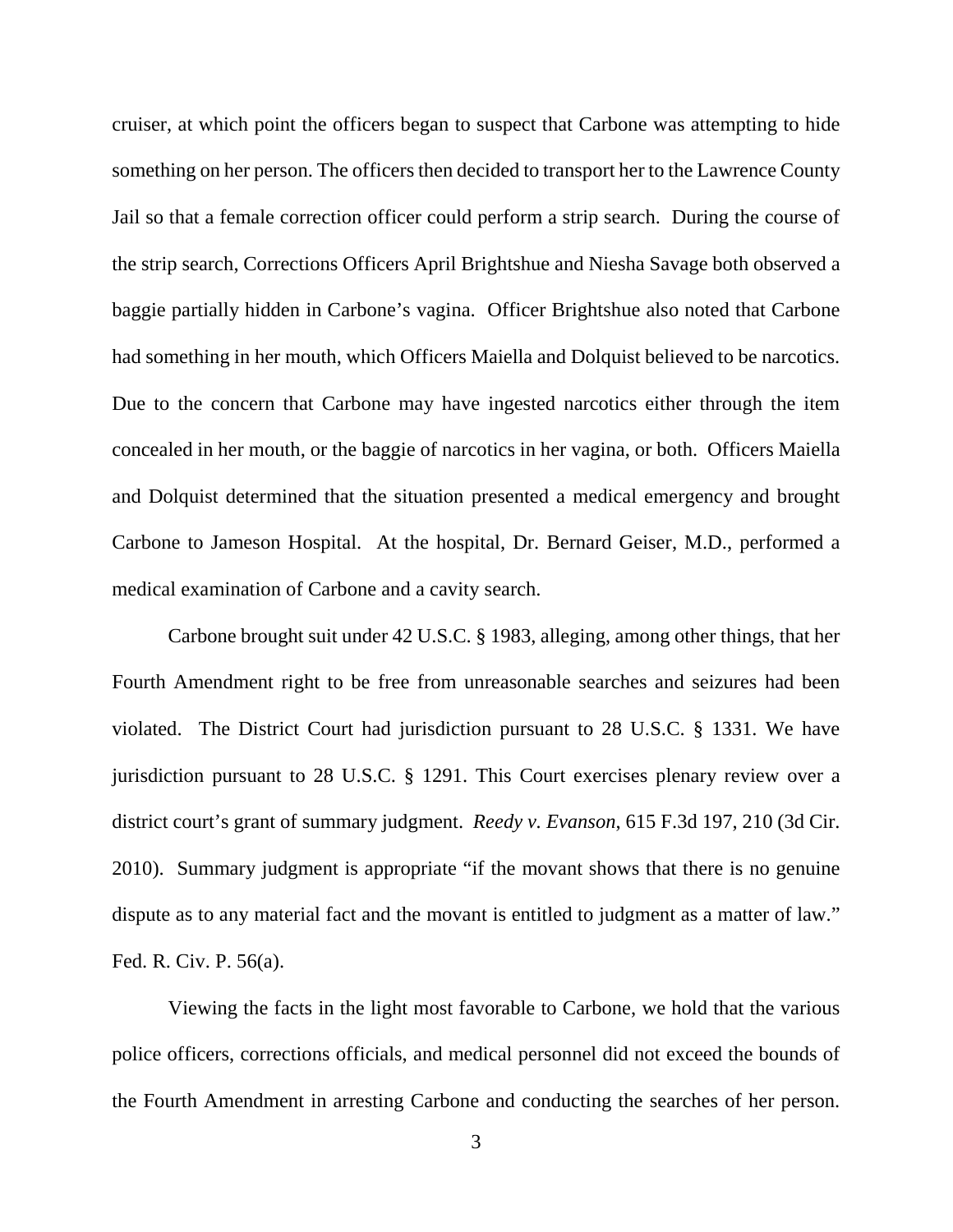First, Officer Maiella had sufficient reasonable suspicion to initiate a stop of Carbone's vehicle because Officer Maiella can articulate specific facts as to why he believed that Carbone executed a turn without applying her turn signal in a timely fashion. *See United States v. Delfin-Colina*, 464 F.3d 392, 398 (3d Cir. 2006) (holding that "an officer need not be factually accurate in her belief that a traffic law had been violated but, instead, need only produce facts establishing that she reasonably believed that a violation had taken place"); *see also United States v. Mosley*, 454 F.3d 249, 255 n.9 (3d Cir. 2006) ("A traffic stop requires only reasonable suspicion to believe that a traffic violation has been committed."). Second, Officer Maiella had probable cause to arrest Carbone following the traffic stop because he smelled marijuana emanating from Carbone's vehicle, a canine unit also detected the presence of marijuana, and Carbone admitted to Officer Maiella that she had smoked marijuana prior to operating her vehicle. Thus, Officer Maiella had probable cause to arrest Carbone because there was a "fair probability" that Carbone had violated 75 Pa. Cons. Stat. § 3802(d)(1)(i) by driving under the influence of marijuana. *See Dempsey v. Bucknell Univ.*, 834 F.3d 457, 467 (3d Cir. 2016) ("Far from demanding proof of guilt beyond a reasonable doubt, '[p]robable cause exists if there is a fair probability that the person committed the crime at issue.'" (alteration in original) (quoting *Wilson v. Russo*, 212 F.3d 781, 789 (3d Cir. 2000))); *see also Commonwealth v. Jones*, 121 A.3d 524, 529 (Pa. Super. Ct. 2015) (holding that "[b]ecause marijuana is a Schedule I controlled substance, the Vehicle Code prohibits an individual from operating a vehicle after consuming *any* amount of marijuana," so long as marijuana can be detected in the driver's system).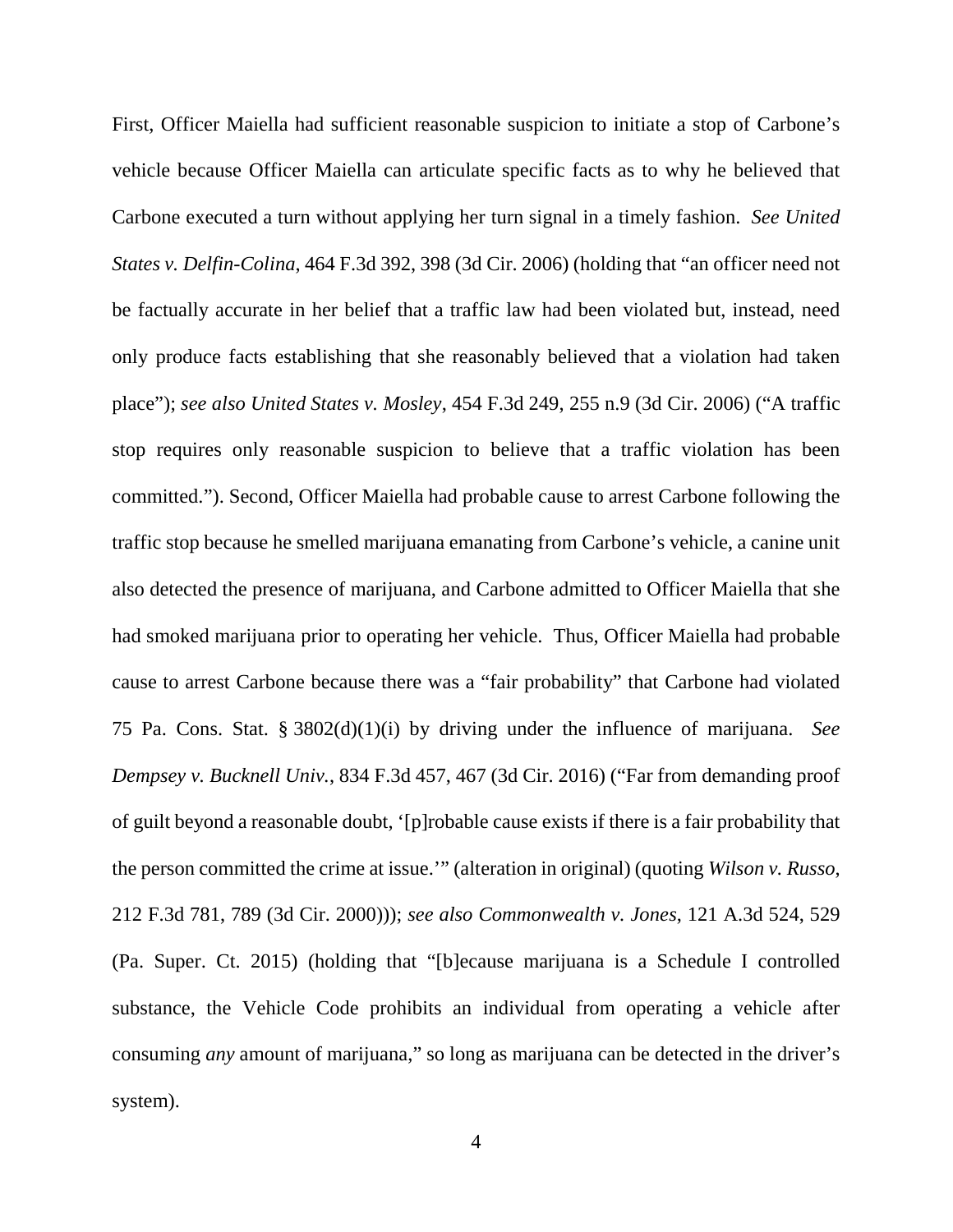Third, Officer Maiella and Officer Dolquist's decision to transport Carbone to the Lawrence County Jail for female corrections officers to conduct a strip search was reasonable under the circumstances because Carbone's conduct during her arrest, such as reaching into her shorts and fidgeting while in the police cruiser, indicated that she may have been concealing contraband. *See Bell v. Wolfish,* 441 U.S. 520, 558–59 (1979) (holding that the reasonableness of a search is determined under the circumstances); *see also Florence v. Bd. of Chosen Freeholders*, 621 F.3d 296, 299 (3d Cir. 2010) (noting that a majority of "circuit courts of appeals applied [the] balancing test [found in *Bell v. Wolfish*, 441 U.S. 520,] and uniformly concluded that an arrestee charged with minor offenses may not be strip searched consistent with the Fourth Amendment unless the prison has reasonable suspicion that the arrestee is concealing a weapon or other contraband").

Fourth, because it was possible that Carbone had accidentally ingested the narcotics that officers believed were contained in the concealed item in her mouth and/or the baggie in her vagina, Carbone's body cavity search was permissible without a warrant because the situation presented a time-sensitive, medical emergency. *See Schmerber v. California*, 384 U.S. 757, 770 (1966) (holding that intrusions of the human body without a warrant can be reasonable in cases of emergency); *see also United States v. Owens*, 475 F.2d 759, 760 (5th Cir. 1973) (per curiam) (holding that a warrantless medical procedure, when authorized by officers acting in good faith "to prevent further harm," did not violate a detainee's rights). Further, because the warrantless cavity search was permissible under the exigent circumstances that presented themselves, Carbone's consent to the body cavity search was not necessary.